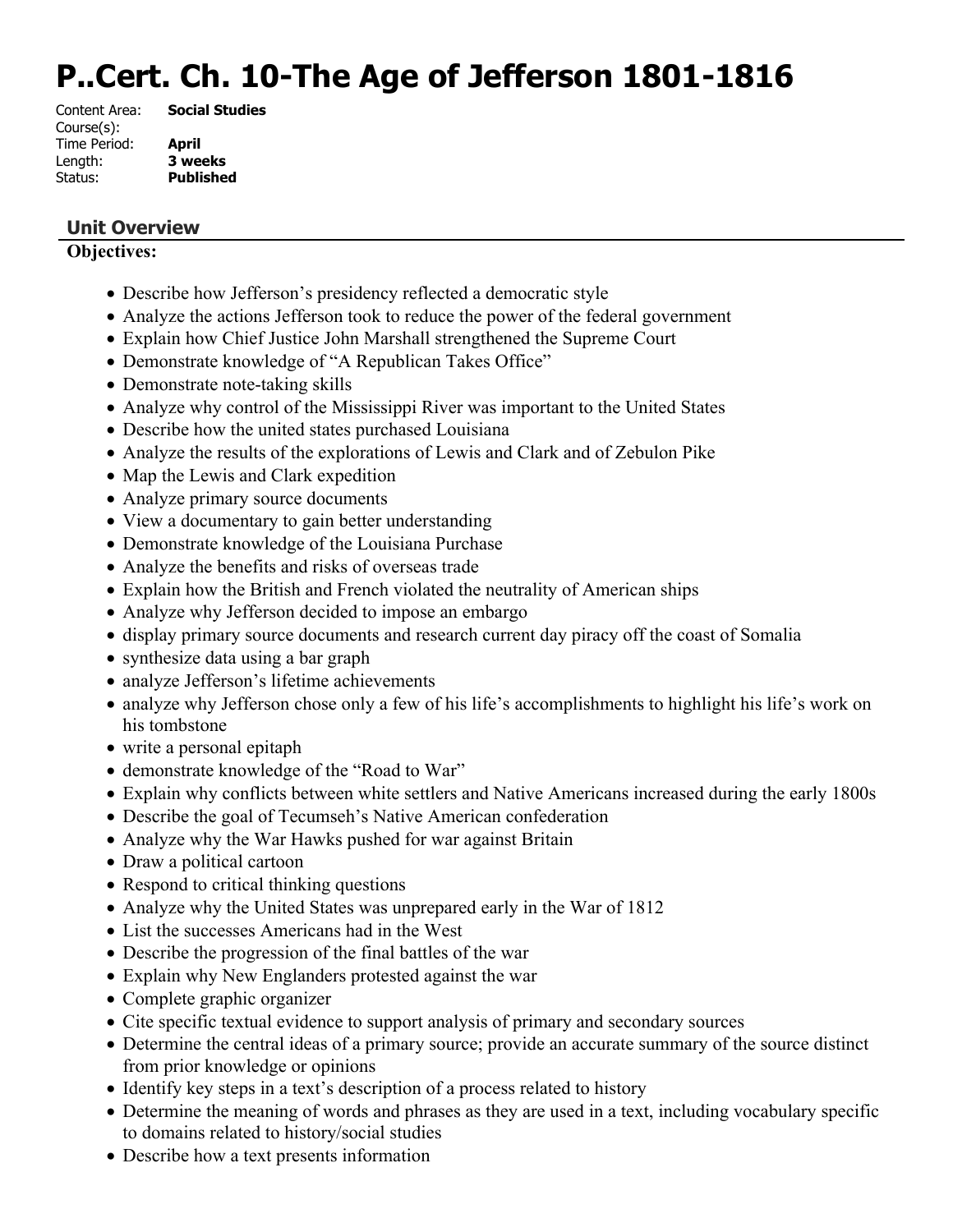- Identify aspects of a text that reveal an author's point of view or purpose
- Integrate visual information with other information in print and digital texts
- Distinguish among fact, opinion, and reasoned judgment in a text
- Analyze the relationship between a primary and secondary source on the same topic
- Read and comprehend history/social studies texts in the grade 8 text complexity band independently and proficiently
- Produce clear and coherent writing in which the development, organization, and style are appropriate to task, purpose, and audience
- Write routinely over extended time frames and shorter time frames for a range of discipline-specific tasks, purposes, and audiences
- Present claims and findings, emphasizing salient points in a focused, coherent manner with relevant evidence, sound valid reasoning, and well-chosen details
- Integrate multimedia and visual displays into presentations to clarify information, strengthen claims and evidence, and add interest
- Adapt speech to a variety of contexts and tasks, demonstrating command of formal English when indicated or appropriate
- Explain the changes in America's relationships with other nations by analyzing policies, treaties, tariffs, and agreements
- Assess the impact of the Louisiana Purchase and western exploration on the expansion and economic development of the United States
- Evaluate the extent to which the leadership and decisions of early administrations of the national government met the goals established in the Preamble of the Constitution

# **Enduring Understandings**

During 1801 through 1816, many changes in the United States government, geography, trade and foreign policy occurred and affected life at the time, and has relevance to today.

#### **Essential Questions**

What changes occurred in the United States during the presidency of Thomas Jefferson, and how did they affect life for the people?

Why is studying this history relevant to today's world?

#### **Instructional Strategies & Learning Activities**

*Day 1 (Google Expedition interruption)*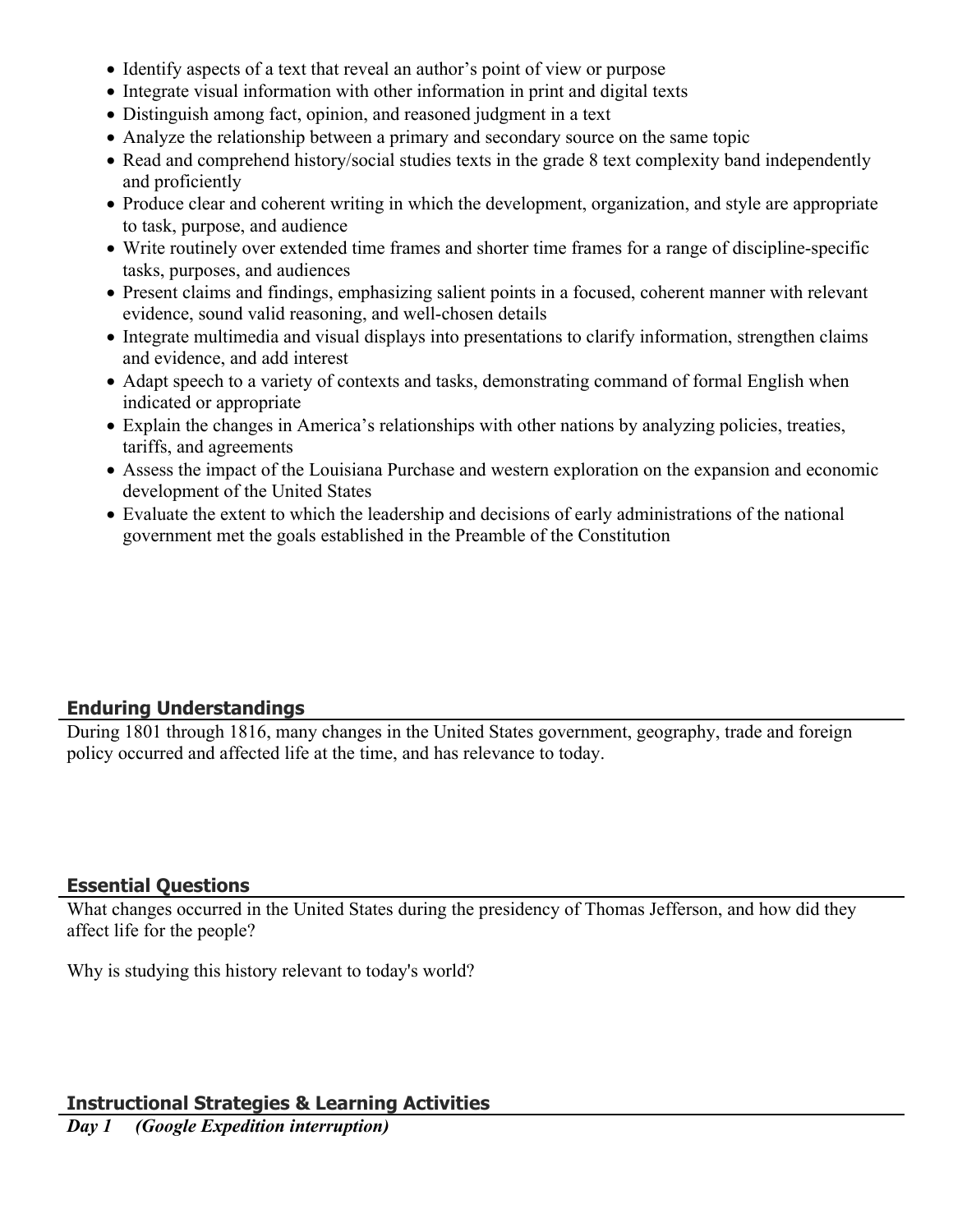# **Procedure:**

- 1. Review homework: 10.1 Cornell notes
- 2. Complete Thomas Jefferson's Viewpoints and pair/share
- 3. Complete Thomas Jefferson's First Inaugural Address primary source document analysis

**Homework:** finish primary source analysis and study for 10.1 quiz

# *Day 2*

#### **Procedure:**

- 1. review homework: T. Jefferson First Inaugural Address primary source document analysis
- 2. Marbury vs. Madison skit
- 3. Complete 10.1 quiz

**Homework:** read 10.2 and write 10.2 Cornell notes

#### *Day 3*

#### **Procedure:**

1. Using 10.2 Cornell notes, complete 10.2 quiz

2. Create a Bill of Sale for the Louisiana Territory

3. Distribute "Mapping the Louisiana Purchase" map packet and explain guidelines and expectations. Tell students this will be graded as a quiz, and they have 2 nights to complete it.

**Homework:** Mapping the Louisiana Purchase activity due in 2 days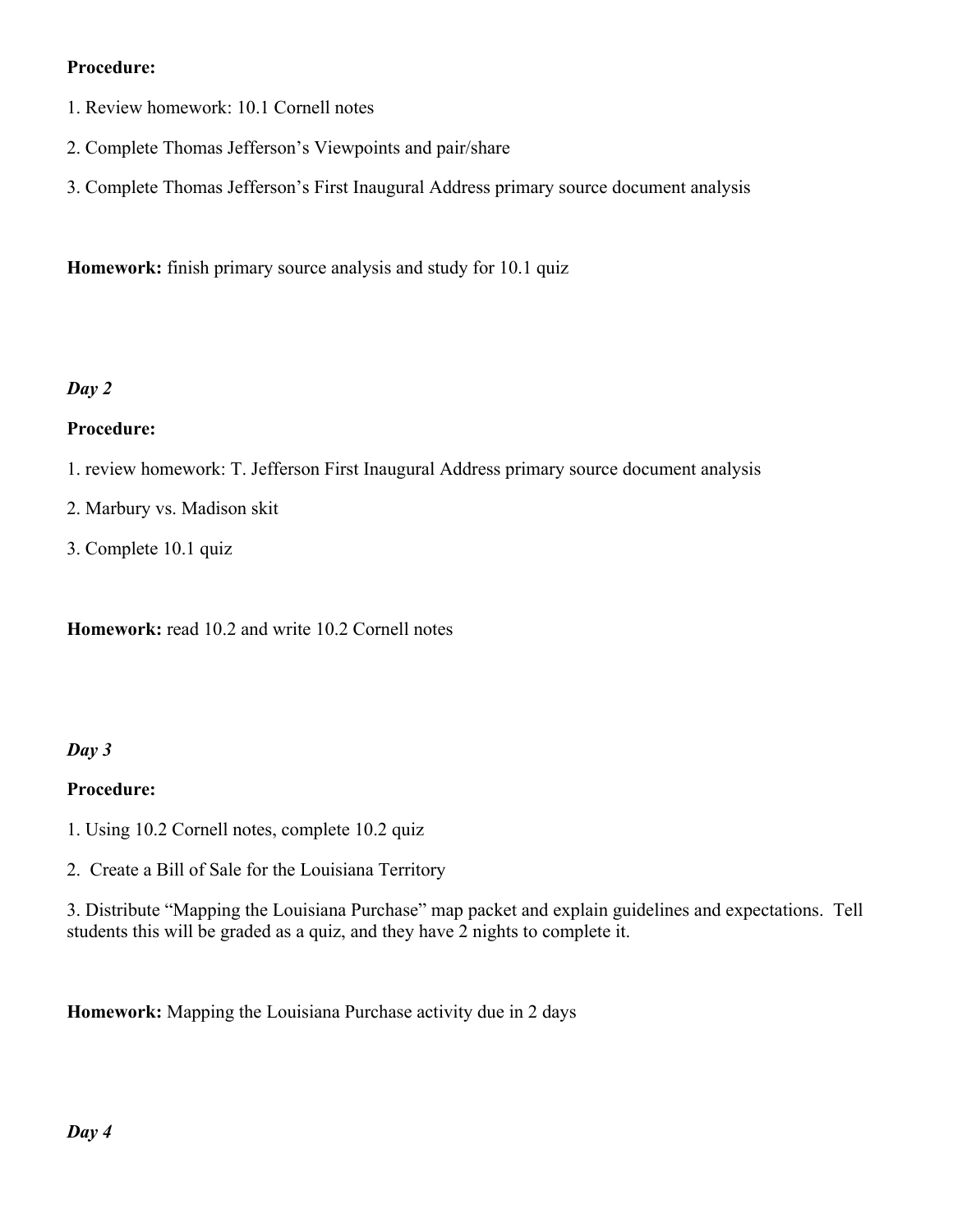### **Procedure:**

1. Ask students to describe what they think of when they hear the term *New Orleans.* Write student responses on board. Using Google maps on SurfacePro, students view a physical map of the U.S. and ask why the country's leaders in the early 1800s would be interested in New Orleans.

- 2. Pair/share Bill of Sale
- 3. Review 10.2 and view map on p. 622
- 4. Create an ad for the Corps of Discovery

**Homework:** Mapping the Louisiana Purchase due tomorrow

# *Day 5*

#### **Procedure:**

- 1. Students self-score Mapping the Louisiana Purchase (quiz)
- 2. Students view the documentary= History Channel: Louisiana Purchase (50 minutes)

#### **Homework:** none

#### *Day 6*

#### **Procedure:**

1. Finish watching History Channel: The Louisiana Purchase

2. Distribute Lewis and Clark Journals (primary source document) and review guidelines. Begin analyzing this primary source document.

**Homework:** finish Lewis and Clark Journals observation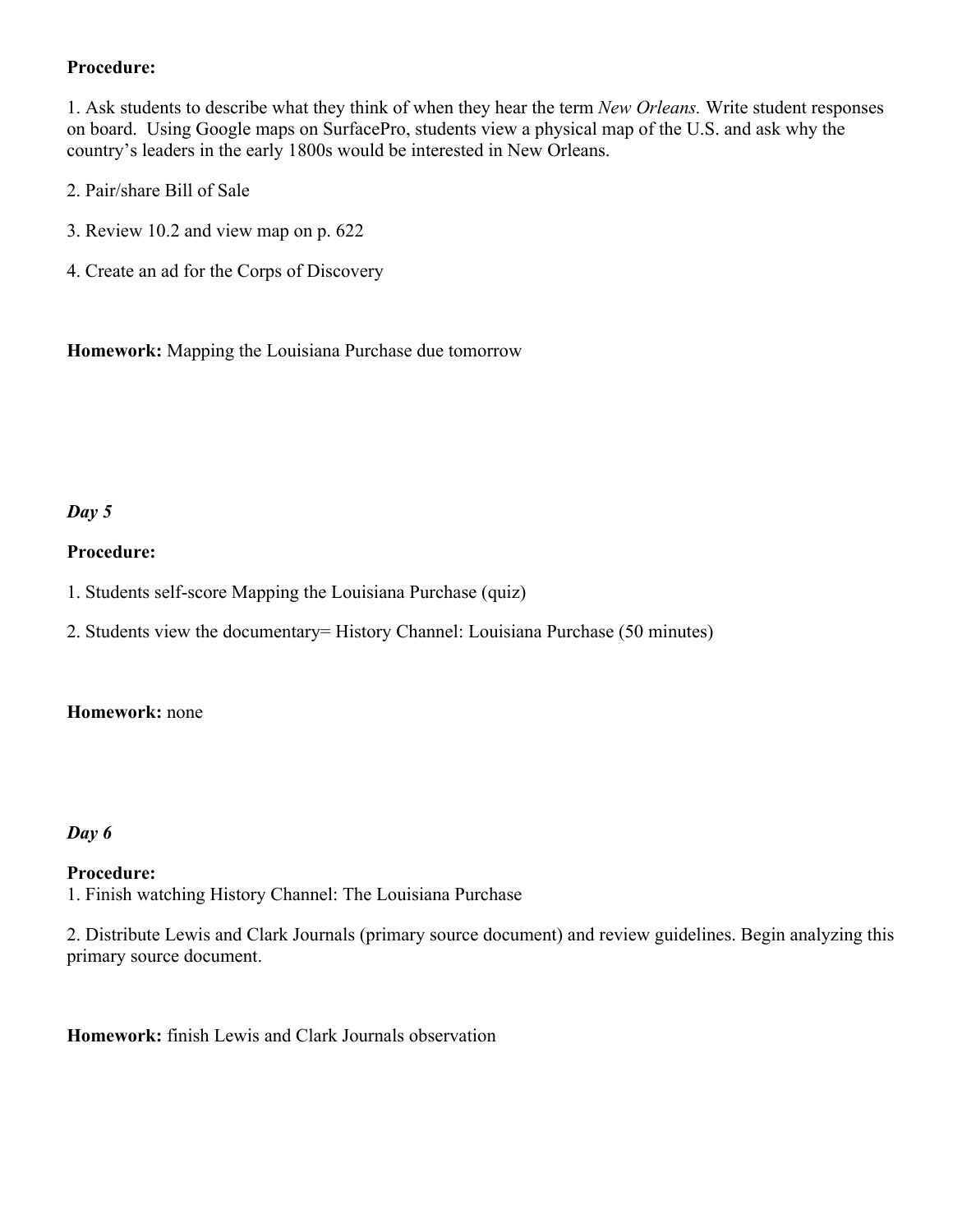# *Day 7*

# **Procedure:**

1. Review homework: Lewis and Clark Journals observation

2. Begin viewing documentary: National Geographic Lewis and Clark Great Journey West (40 minutes) and write notes on 10 learned facts

#### *Day 8*

#### **Procedure:**

1. Finish viewing National Geographic Lewis and Clark and writing notes

2. Discuss documentary/notes

3. Using Google Maps, students will locate North Africa. Explain to students that they will be reading about the Barbary States. Students will locate Tunisia, Libya, Algeria, and Morocco. Explain to student that these countries occupy the same general area in North Africa as the Barbary States.

**Homework:** Read 10.3 and write Cornell notes

#### *Day 9*

#### **Procedure:**

1. Using 10.3 Cornell notes, complete 10.3 not a quiz and review

2. Display photos of the current piracy issue off the coast of Somalia taken by teacher's Navy friend and discuss.

3. Show current day piracy clip from the film *Captain Phillips*.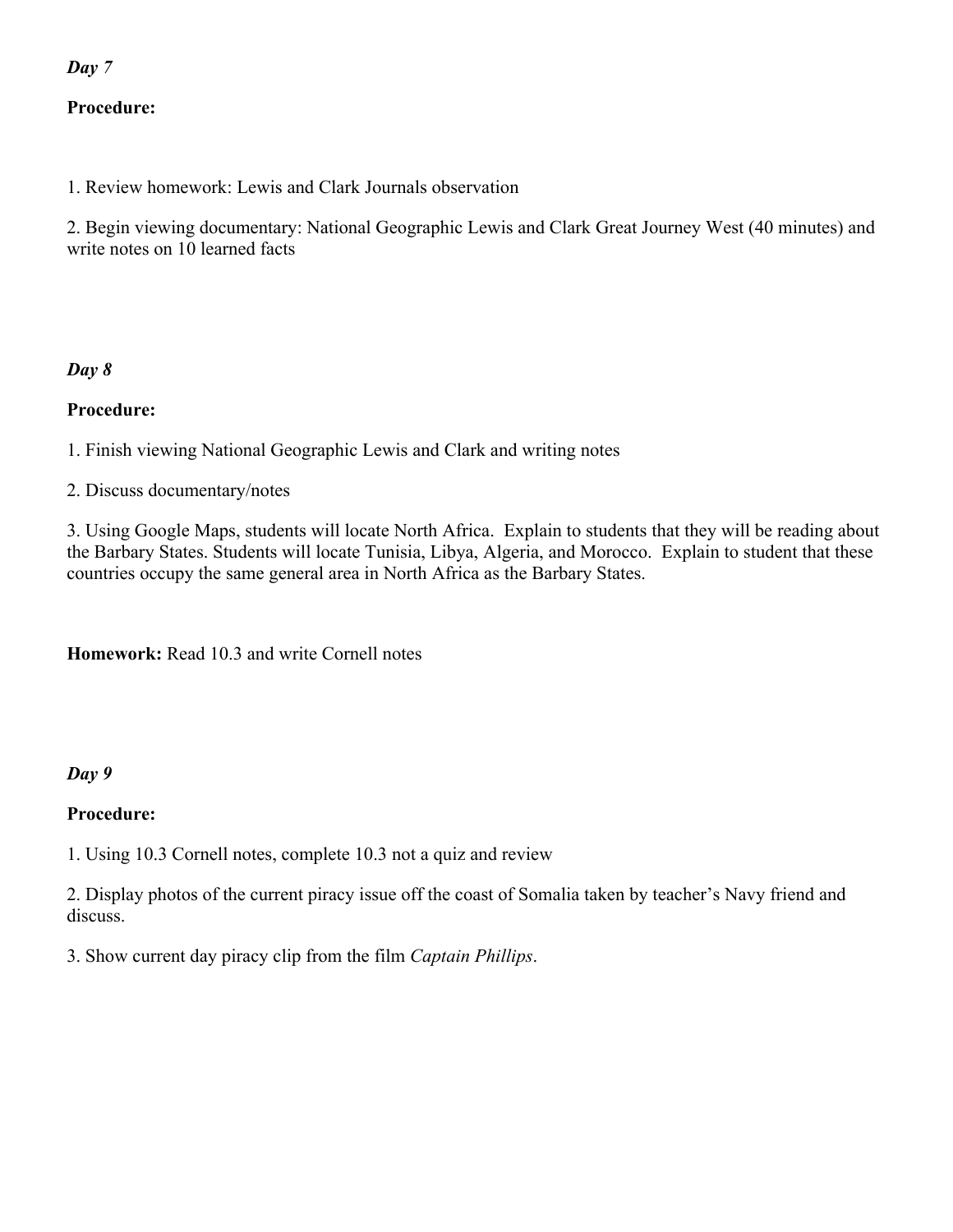#### *Day 10*

#### **Procedure:**

1. Visual 12c: President Jefferson's Foreign Policy Dilemma on TCI. Students will be provided with 4 different options to debate how Jefferson should proceed with the piracy in the Mediterranean Sea.

**Homework:** read 10.4 and write Cornell notes

#### *Day 11*

#### **Procedure:**

1. Synthesizing information: analyze bar graph information on p. 315 concerning U.S. Exports 1800-1812. Orally respond to Practice the Skill #1-4.

2. Review homework: 10.4 Cornell notes

#### **Homework: none**

# *Day 12*

#### **Procedure:**

1. Take virtual tour of Monticello using Monticello.org website. Tour: northeast portico (#1), entrance hall  $(\#2)$ , parlor  $(\#3)$ , and bedchamber  $(\#4)$ 

2. see attached lesson plan: Thomas Jefferson Discovery Education

**Homework:** write epitaph to be displayed in hallway

#### *Day 13*

#### **Procedure:**

- 1. Complete geography skills on p. 317 #1-3: Indian Lands Lost by 1810
- 2. Analyze embargo political cartoon on p. 318 and respond to critical thinking questions #1-3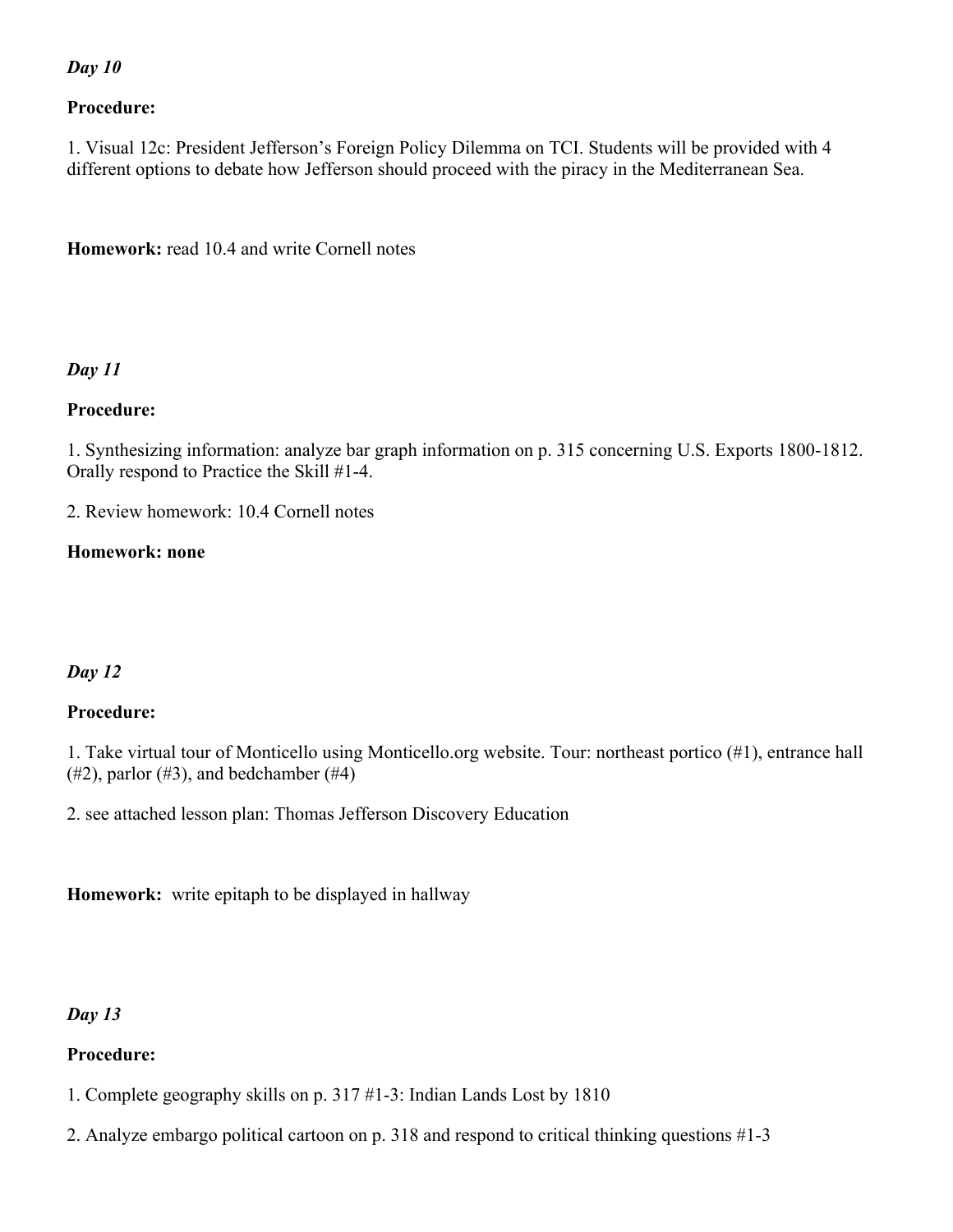#### 3. Complete 10.4 quiz

4. Draw a political cartoon: Students will draw a political cartoon that might have appeared in a War Hawk newspaper in 1812. Show students previously drawn political cartoons as examples. The cartoon should express one of the reasons you favor a declaration of war against Britain and must be in color. Use human figures to represent the U.S. and Britain.

**Homework:** finish political cartoon

*Day 14* 

# **Procedure:**

1. Share and display political cartoon homework

2. Distribute Congress Declares War on Britain graphic organizer and explain procedure (10.4 Graphic Organizer). Share answers.

**Homework:** read 10.5 and write Cornell notes

# *Day 15*

#### **Procedure:**

1. Using 10.5 Cornell notes homework, complete Visual 12D: President Madison's Foreign Policy Dilemma from TCI text. Using four options, students will debate whether the United States should enter the War of 1812.

2. Using 10.5 Cornells, complete chart of the major battles of the War of 1812 in pairs. Students will then determine the biggest triumph and the worst defeat for the United States. Pair/share answers.

**Homework:** Ch. 10 Map Mystery: Jackson's Trap at New Orleans. Students will complete and share answers.

#### *Day 16*

#### **Procedure:**

1. review homework: Map Mystery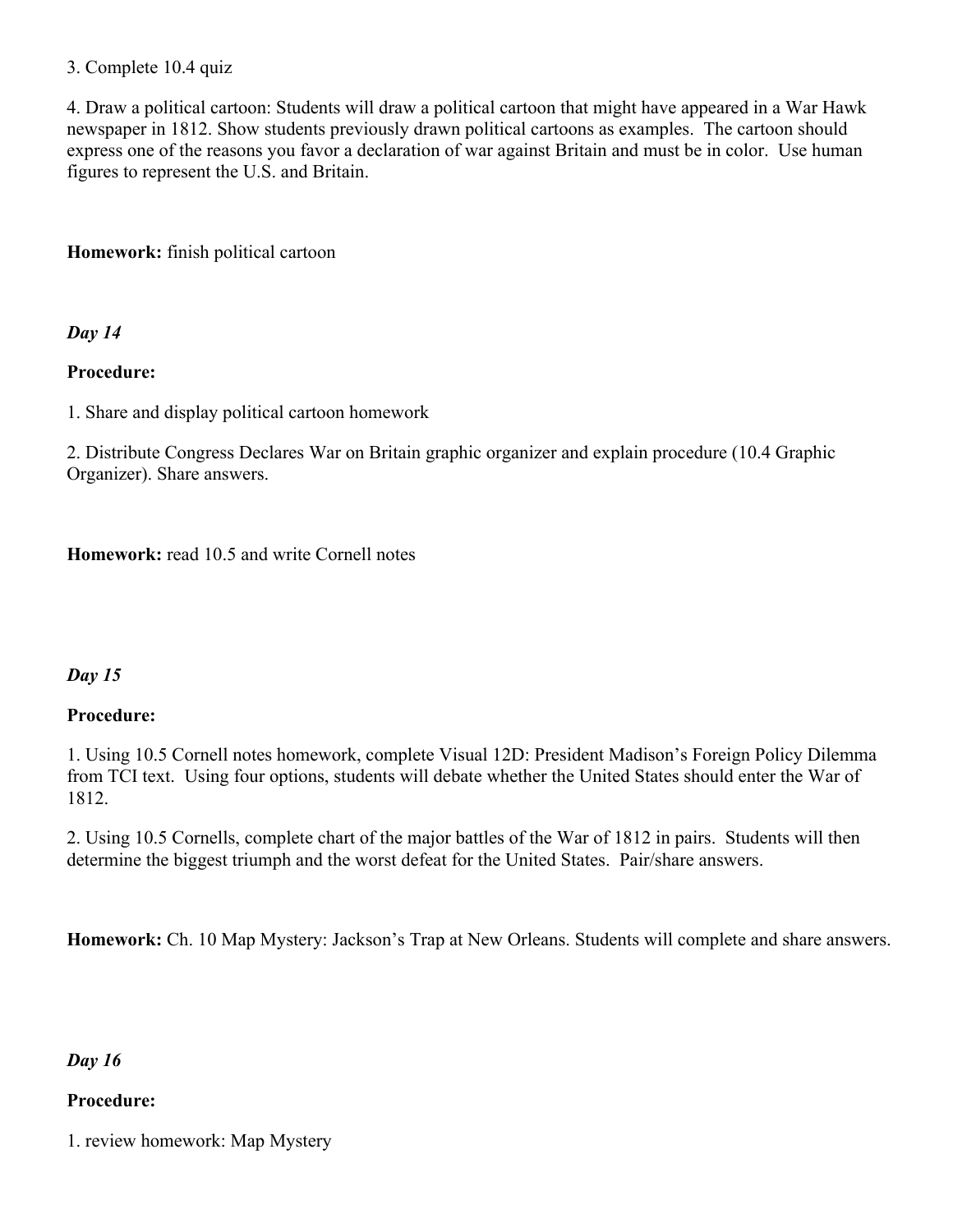2. Project Visual 13: Flag at Fort McHenry and play CD track 5, The Star Spangled Banner. Ask students to stand while listening to song and encourage them to sing along. Respond to chapter 13 (in TCI text) preview questions and then pair/share. Explain to students that these lyrics were written by Francis Scott Key after the American victory at Fort McHenry during the War of 1812. Key's lyrics were printed in lyrics around the country and were soon set to music, eventually to become the nation's national anthem.

*Day 17* 

#### **Procedure:**

1. Unit 4 Geography Challenge from TCI text. Students will read pages 202-203 in TCI text then use map and graph to complete the geography questions regarding growth and change in the United States 1789-1839.

**Homework:** study for chapter 10 test tomorrow

#### *Day 18*

#### **Procedure:**

1. Complete chapter 10 assessment

Homework: read 11.1 and respond to critical thinking questions at end of section (p. 335 #1-5)

# **Integration of 21st Century Themes and Career Exploration**

| CRP.K-12.CRP2.1  | Career-ready individuals readily access and use the knowledge and skills acquired through<br>experience and education to be more productive. They make connections between<br>abstract concepts with real-world applications, and they make correct insights about when<br>it is appropriate to apply the use of an academic skill in a workplace situation.                                                                                                       |
|------------------|--------------------------------------------------------------------------------------------------------------------------------------------------------------------------------------------------------------------------------------------------------------------------------------------------------------------------------------------------------------------------------------------------------------------------------------------------------------------|
| CRP.K-12.CRP11.1 | Career-ready individuals take personal ownership of their own education and career goals,<br>and they regularly act on a plan to attain these goals. They understand their own career<br>interests, preferences, goals, and requirements. They have perspective regarding the<br>pathways available to them and the time, effort, experience and other requirements to<br>pursue each, including a path of entrepreneurship. They recognize the value of each step |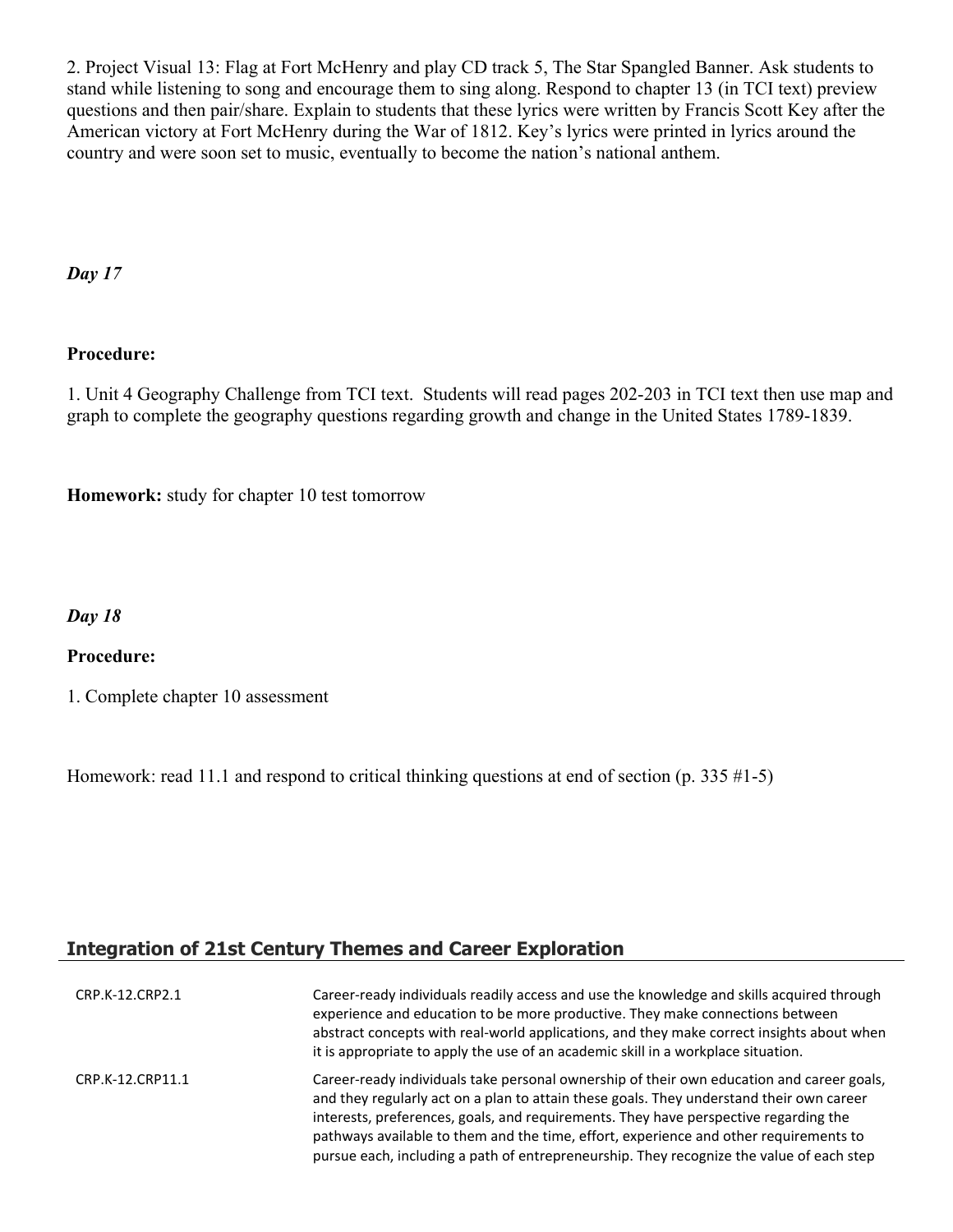|                  | in the education and experiential process, and they recognize that nearly all career paths<br>require ongoing education and experience. They seek counselors, mentors, and other<br>experts to assist in the planning and execution of career and personal goals.                                                                                                                                                                                                                                                                                                                                                                                                                 |
|------------------|-----------------------------------------------------------------------------------------------------------------------------------------------------------------------------------------------------------------------------------------------------------------------------------------------------------------------------------------------------------------------------------------------------------------------------------------------------------------------------------------------------------------------------------------------------------------------------------------------------------------------------------------------------------------------------------|
| CRP.K-12.CRP1.1  | Career-ready individuals understand the obligations and responsibilities of being a<br>member of a community, and they demonstrate this understanding every day through<br>their interactions with others. They are conscientious of the impacts of their decisions on<br>others and the environment around them. They think about the near-term and long-term<br>consequences of their actions and seek to act in ways that contribute to the betterment of<br>their teams, families, community and workplace. They are reliable and consistent in going<br>beyond the minimum expectation and in participating in activities that serve the greater<br>good.                    |
| CRP.K-12.CRP4.1  | Career-ready individuals communicate thoughts, ideas, and action plans with clarity,<br>whether using written, verbal, and/or visual methods. They communicate in the workplace<br>with clarity and purpose to make maximum use of their own and others' time. They are<br>excellent writers; they master conventions, word choice, and organization, and use<br>effective tone and presentation skills to articulate ideas. They are skilled at interacting<br>with others; they are active listeners and speak clearly and with purpose. Career-ready<br>individuals think about the audience for their communication and prepare accordingly to<br>ensure the desired outcome. |
| CRP.K-12.CRP12.1 | Career-ready individuals positively contribute to every team, whether formal or informal.<br>They apply an awareness of cultural difference to avoid barriers to productive and positive<br>interaction. They find ways to increase the engagement and contribution of all team<br>members. They plan and facilitate effective team meetings.                                                                                                                                                                                                                                                                                                                                     |

# **Technology Integration**

Cornell note summaries

Google Classroom

ICivics

Thomas Jefferson Discovery Education

History Channel: Louisiana Purchase

National Geographic Lewis and Clark documentary

Google maps

Monticello.com

TCI.com

Captain Phillips online

HBO John Adams documentary

cspan-classroom.org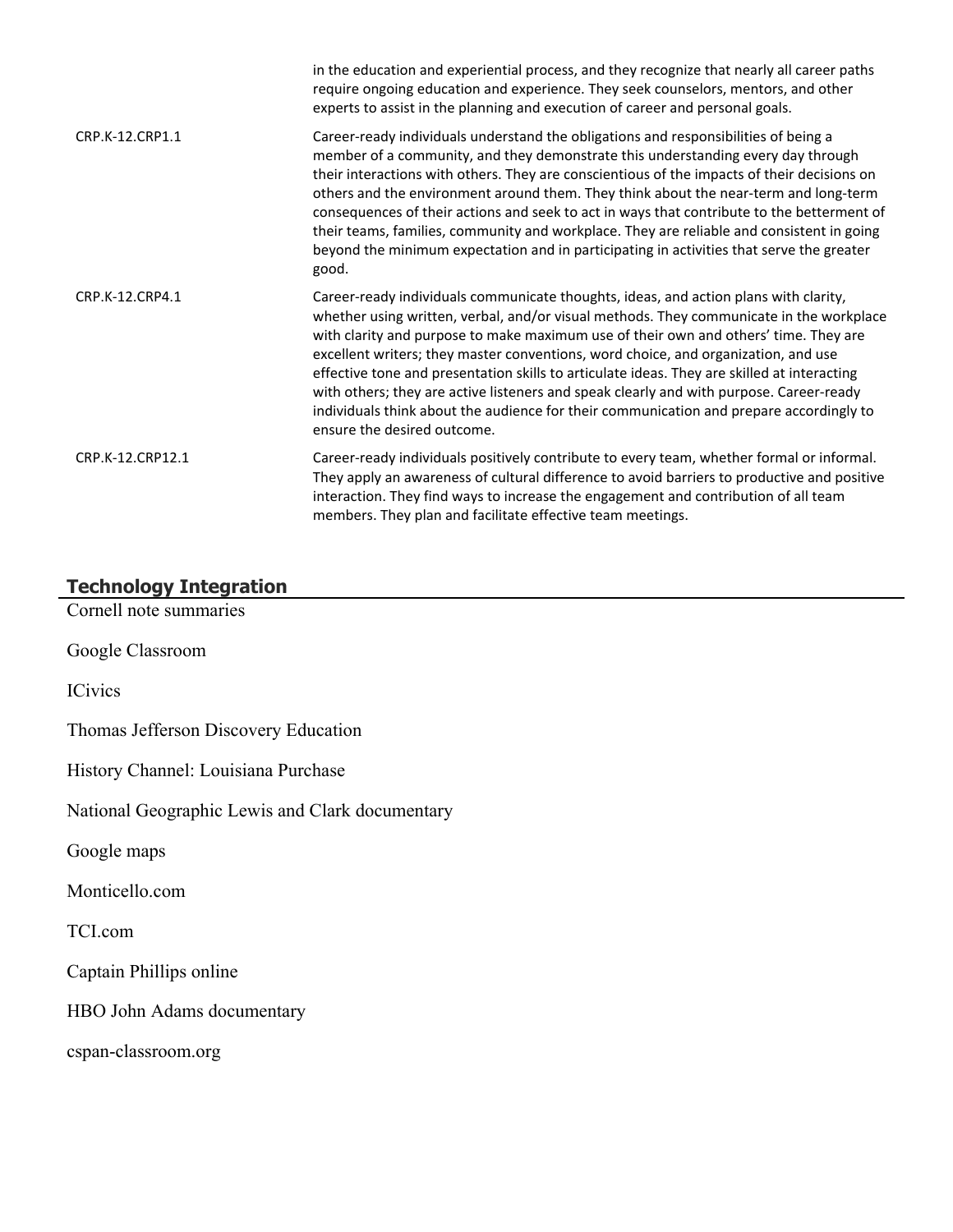# **Interdisciplinary Connections**

| CCSS.ELA-Literacy.RH.6-8.1    | Cite specific textual evidence to support analysis of primary and secondary sources.                                                                                                                             |
|-------------------------------|------------------------------------------------------------------------------------------------------------------------------------------------------------------------------------------------------------------|
| CCSS.ELA-Literacy.RH.6-8.2    | Determine the central ideas or information of a primary or secondary source; provide an<br>accurate summary of the source distinct from prior knowledge or opinions.                                             |
| CCSS.ELA-Literacy.RH.6-8.3    | Identify key steps in a text's description of a process related to history/social studies (e.g.,<br>how a bill becomes law, how interest rates are raised or lowered).                                           |
| CCSS.ELA-Literacy.RH.6-8.4    | Determine the meaning of words and phrases as they are used in a text, including<br>vocabulary specific to domains related to history/social studies.                                                            |
| CCSS.ELA-Literacy.RH.6-8.5    | Describe how a text presents information (e.g., sequentially, comparatively, causally).                                                                                                                          |
| CCSS.ELA-Literacy.RH.6-8.6    | Identify aspects of a text that reveal an author's point of view or purpose (e.g., loaded<br>language, inclusion or avoidance of particular facts).                                                              |
| CCSS.ELA-Literacy.RH.6-8.7    | Integrate visual information (e.g., in charts, graphs, photographs, videos, or maps) with<br>other information in print and digital texts.                                                                       |
| CCSS.ELA-Literacy.RH.6-8.8    | Distinguish among fact, opinion, and reasoned judgment in a text.                                                                                                                                                |
| CCSS.ELA-Literacy.RH.6-8.9    | Analyze the relationship between a primary and secondary source on the same topic.                                                                                                                               |
| CCSS.ELA-Literacy.RH.6-8.10   | By the end of grade 8, read and comprehend history/social studies texts in the grades 6-8<br>text complexity band independently and proficiently.                                                                |
| CCSS.ELA-Literacy.WHST.6-8.4  | Produce clear and coherent writing in which the development, organization, and style are<br>appropriate to task, purpose, and audience.                                                                          |
| CCSS.ELA-Literacy.WHST.6-8.10 | Write routinely over extended time frames (time for reflection and revision) and shorter<br>time frames (a single sitting or a day or two) for a range of discipline-specific tasks,<br>purposes, and audiences. |

# **Differentiation**

#### **Special Needs Learners**

Learners with Special Education Needs

Reduce the Options for Each Dilemma Provide only two or three foreign policy options for each dilemma B to E. Make sure to retain the option that was actually pursued.

# **Advanced Learners**

Write a Eulogy Expand the Processing activity by having students write a eulogy for Thomas Jefferson and/or James Madison. The eulogy should include

- basic historical facts about the president's personal background.
- a response to this question: *To what extent should the president have been involved in world affairs?*
- at least one direct quotation from the president.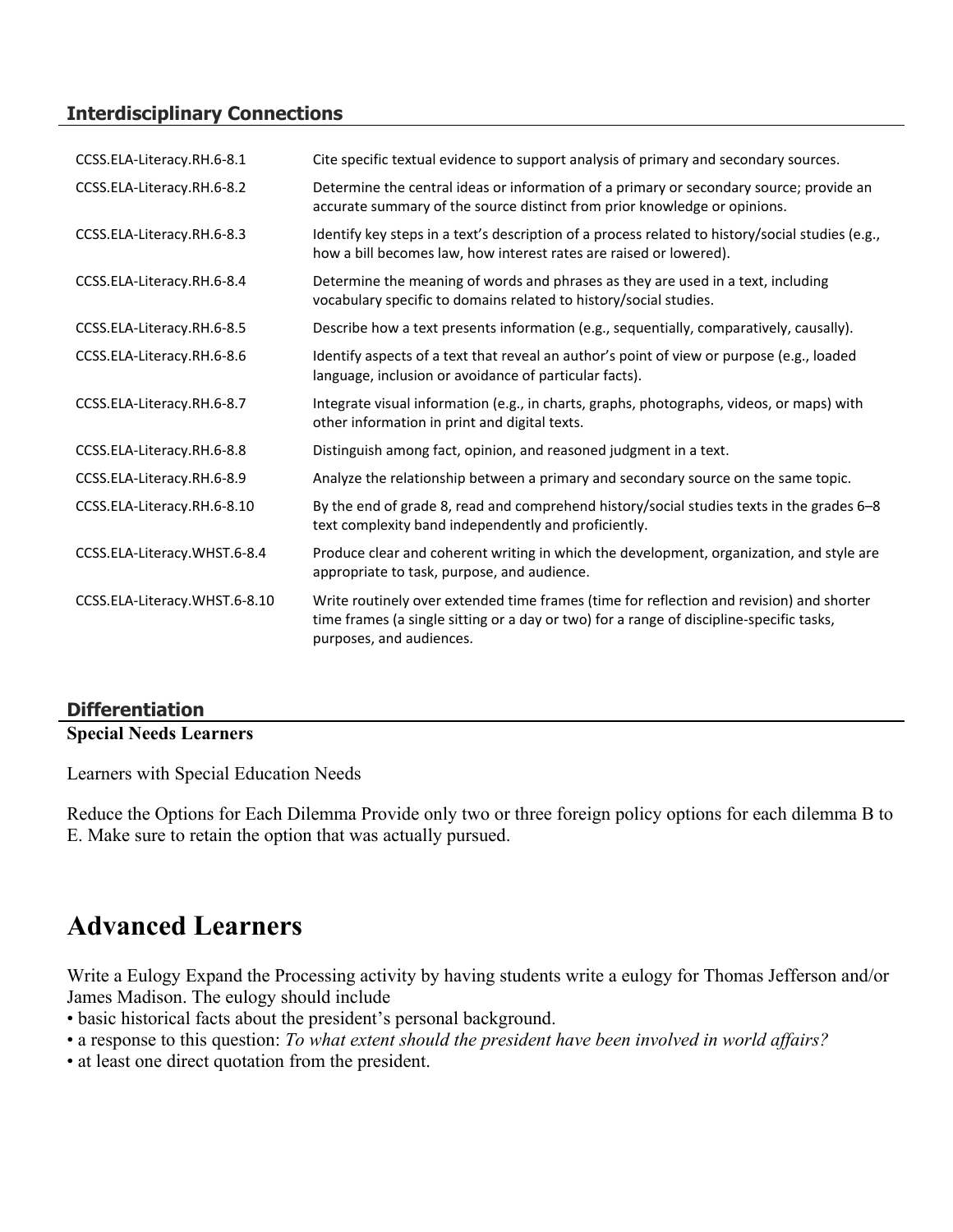#### **Modifications & Accommodations**

IEP accommodations

#### **Give Students Talk-It-Out Prompts**

 **Cornell Notes template**

**Study guide provided**

**Modified test/quizzes, as needed**

**Read aloud tests**

**Check agenda**

#### **Benchmark Assessments**

Cornell note summaries

Primary source document analysis

quizzes

tests

# **Formative Assessments**

**Discussion** 

Assignments as listed in lesson plan.

# **Summative Assessments**